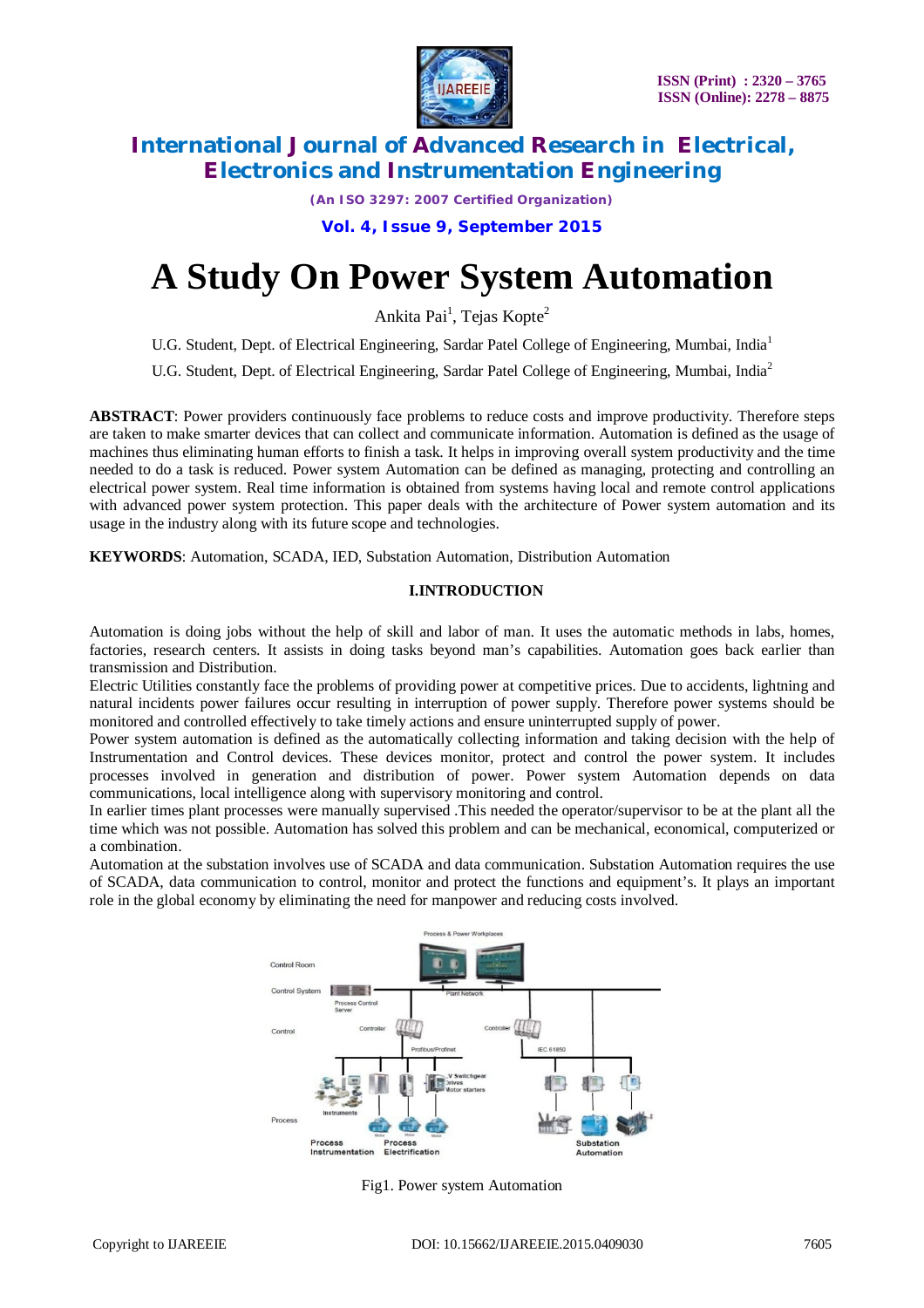

*(An ISO 3297: 2007 Certified Organization)*

### **Vol. 4, Issue 9, September 2015**

#### **II.TYPES OF POWER SYSTEM AUTOMATION**

#### **A.** Substation Automation

At substations functions such as automatic reclosing, capacitor switching and reclosing are performed. Earlier these functions used to be performed with the help of devices such as relays, switches, lights and transducers. Currently Intelligent Electronic Devices [IED] consisting of programmable logic controllers and communication ports which send data and carry out control commands like meters, specialized sensor and relays. Inside the substation the expensive cables are replaced by local area networks to send data and execute control commands. Many techniques are available to send data outside the substation like telephone lines, dial up phone lines, cellular telemetry and fiber optic networks. This results in transmitting information at lesser cost per bit. PLC and other techniques enable to obtain more information about power system variables and equipment's. Information is obtained regarding location of fault and its analysis.

#### **B.** Distribution Automation

Distribution Automation systems are defined as those which allow to coordinate, analyse and operate components from further locations.

Features of Distribution Automation include:-

- Improved public image
- Better information
- Increased System Efficiency
- Consumer Satisfaction
- Reduced Expenses
- Goals of Distribution Automation:-
- •Less Costs
- Improve service
- Improve reliability of Service
- Improve Government Relations

Automation also includes:

Energy Management systems:VAR, voltage and generation control and monitoring, load flow studies.Fault analysis and equipment maintenance

#### **III.STRUCTURE**

Power system Automation consists of the following components:-

- A. Data acquisition
- B. Supervision
- C. Electrical Protection
- D. Control:-
- Control involves local and remote control. Local control is the steps that the controller can take such as synchronizing check and switching sequences. There is little risk of human error involved. Remote control, controls the substation via SCADA master.. Advantage offered is of faster operation. Examples include switching of circuit breaker in case of fault and request certain information via system. The operator has an overall view of the system enabling speedier decision making. Production losses are also reduced.
- Electrical Protection:- It is the most important function of automation to protect the devices and supervisors and to prevent damage in case of fault.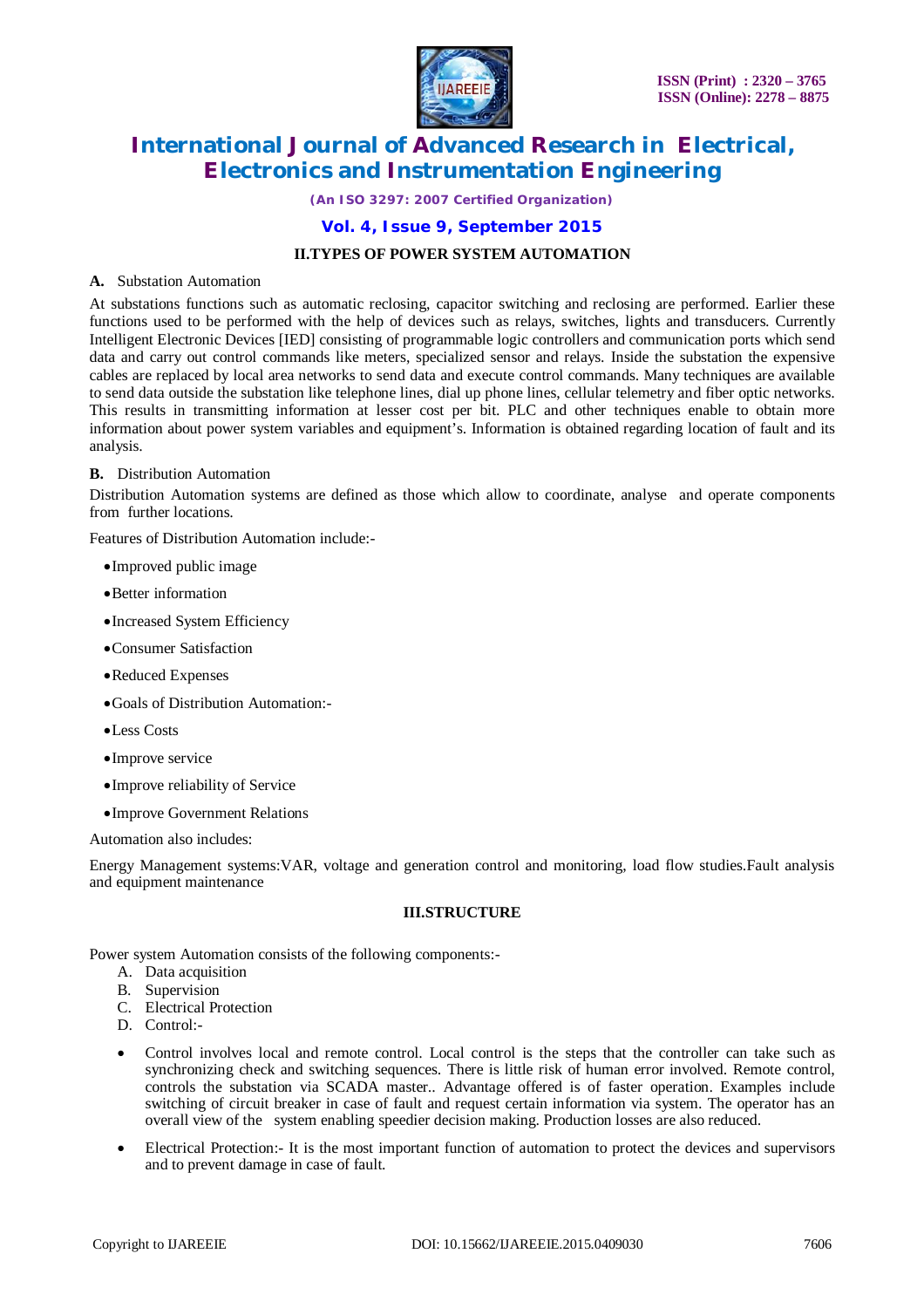

*(An ISO 3297: 2007 Certified Organization)*

### **Vol. 4, Issue 9, September 2015**

 Measurement:- Measurement involves electrical measurements such as power factor, current, voltage and harmonics. Analog measurements and disturbance recordings for fault analysis. This information about the station is obtained from the control room or central database.

This prevents the operator/engineer from going to the station to obtain information thus assisting in worker safety and work is reduced. The information obtained can help in network studies, preventing faults and disturbances which cause large amount of losses.

Monitoring:- Sequence of events , status and condition monitoring. This can help in locating the fault and take preventive measures

Data Communication:- Without data communication , power system automation cannot function. This can help to locate the fault and take preventive measures.



Fig2. Functional structure of Power System Automation

#### **IV.SYSTEM REQUIREMENTS**

- An automation scheme shall have the following features
- Controlling and monitoring the system equipment from a central point
- Interface to SCADA system
- Management of Energy
- Control and monitoring of electrical equipment in a bay locally

System data base management

#### **V.POWER SYSTEM AUTOMATION ARCHITECTURE**

Three divisions make up the structure of power automation system

1) Object Division- object division of power system automation consists of RTU's, IED'S and relays. The current and potential transformers, transducers provide the analog inputs or digital inputs from IED'S, auxiliary contacts. They perform arithmetic and logical operations and provide outputs to SCADA master or back to switchgear.

The component level consists of bay level (IED,RTU) and process level (information from current and potential transformer)

2) Communication Network- It ensures that processed information, data and commands are transmitted error free and specially to the SCADA system, IED and field instruments. The communication network is the most important part of power system automation and is the point of connection between SCADA system and bay level. The SCADA master might be in substation or central control room.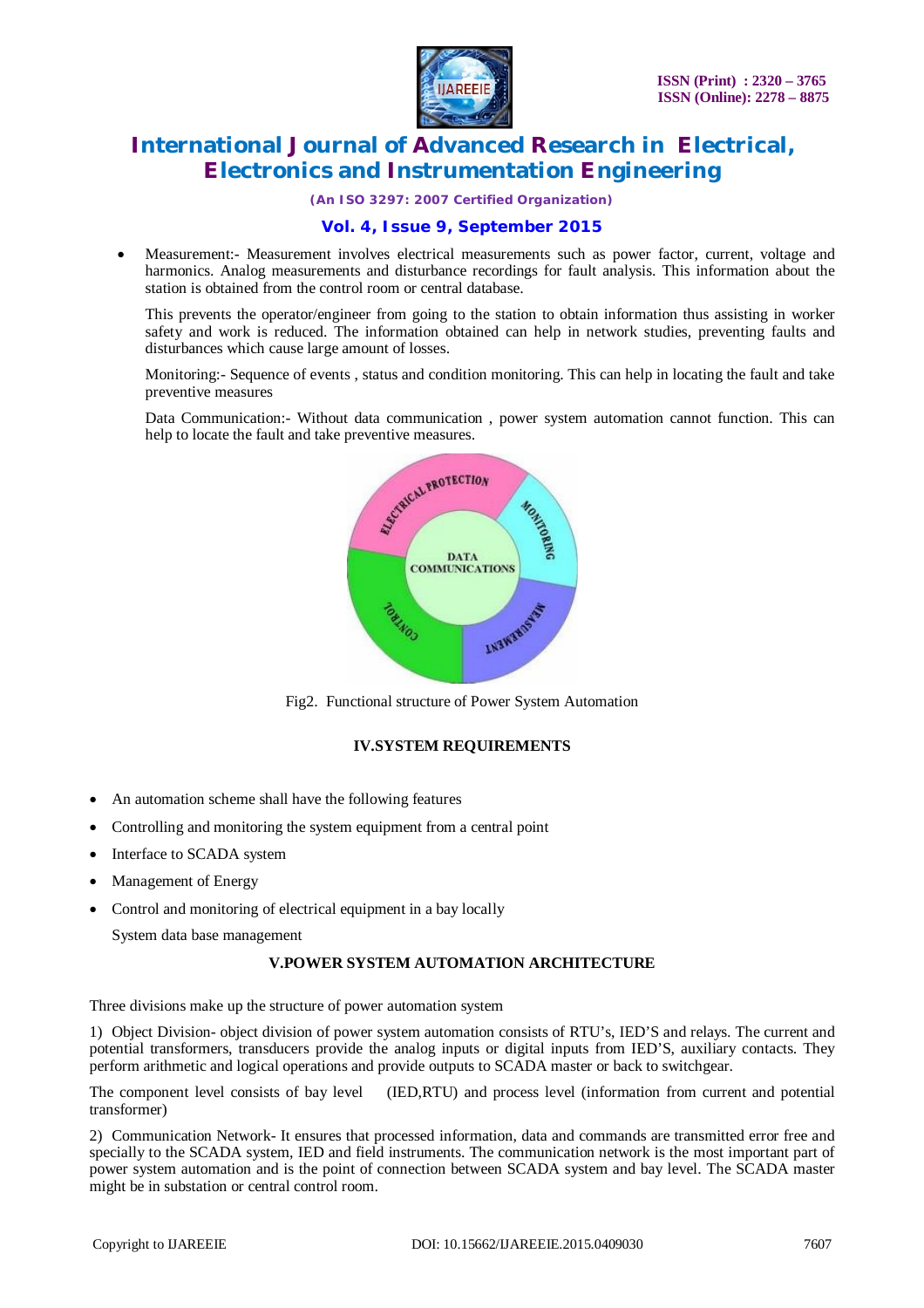

*(An ISO 3297: 2007 Certified Organization)*

## **Vol. 4, Issue 9, September 2015**

3) SCADA Master: - It performs the function of control of the entire automation system. It accepts data, takes decision regarding the data stores it and then sends commands to other remote devices. The SCADA master is made up of a PCand software package or a workstation. The installation maybe one master in control of several substations or the SCADA stations might form a LAN or WAN with the master controlling the sub-stationon.



Fig 3. Architecture of Power system automation

#### **VI. SYSTEM COMPONENTS**

1) I&C devices built using microprocessors are referred as intelligence electronic devices. Example of IED is a numerical relay. They are found in the substation and processes can be run into IED and communication handled through communication port on the computer.

2) Bay module (Remote Terminal Unit) it is an IED installed at remote locations. It collects data (analog, digital and status) and transmits it in suitable form to SCADA master.

3) Human Machine Interface includes a computer such as desktop computer or laptop with the necessary software installed in case of permanently installed HMI. A communication bus links the various devices.

4) A link to SCADA system- It may be provided by interface unit, or part of HMI computer or IED. The link is used to communicate outside the substation,

#### **A. Power system Integration**

Power system Integration is defined as the act of transmitting data to and from the instrumentation and control devices and remote users. Substation integration is combining data from the IED to substation such that there is a single contact point for all data. IED's perform automation and integration in some cases. They perform data acquisition and IED control. The server plays the role of a client or master by collecting data and transmitting data to other devices as a slave in the communication industry. The data concentrator amasses data from various other devices. It transmits data between Intelligence electronic devices that are not directly connected. In this way through one data transfer data is transmitted. The archive client/server archives data obtained from devices and this archived data is retrieved in case of need.

### **VII.THREATS IN POWER SYSTEM AUTOMATION**

RTU, SCADA master, IED suffer from interruption of services and eavesdropping which are same problems faced by a normal computer.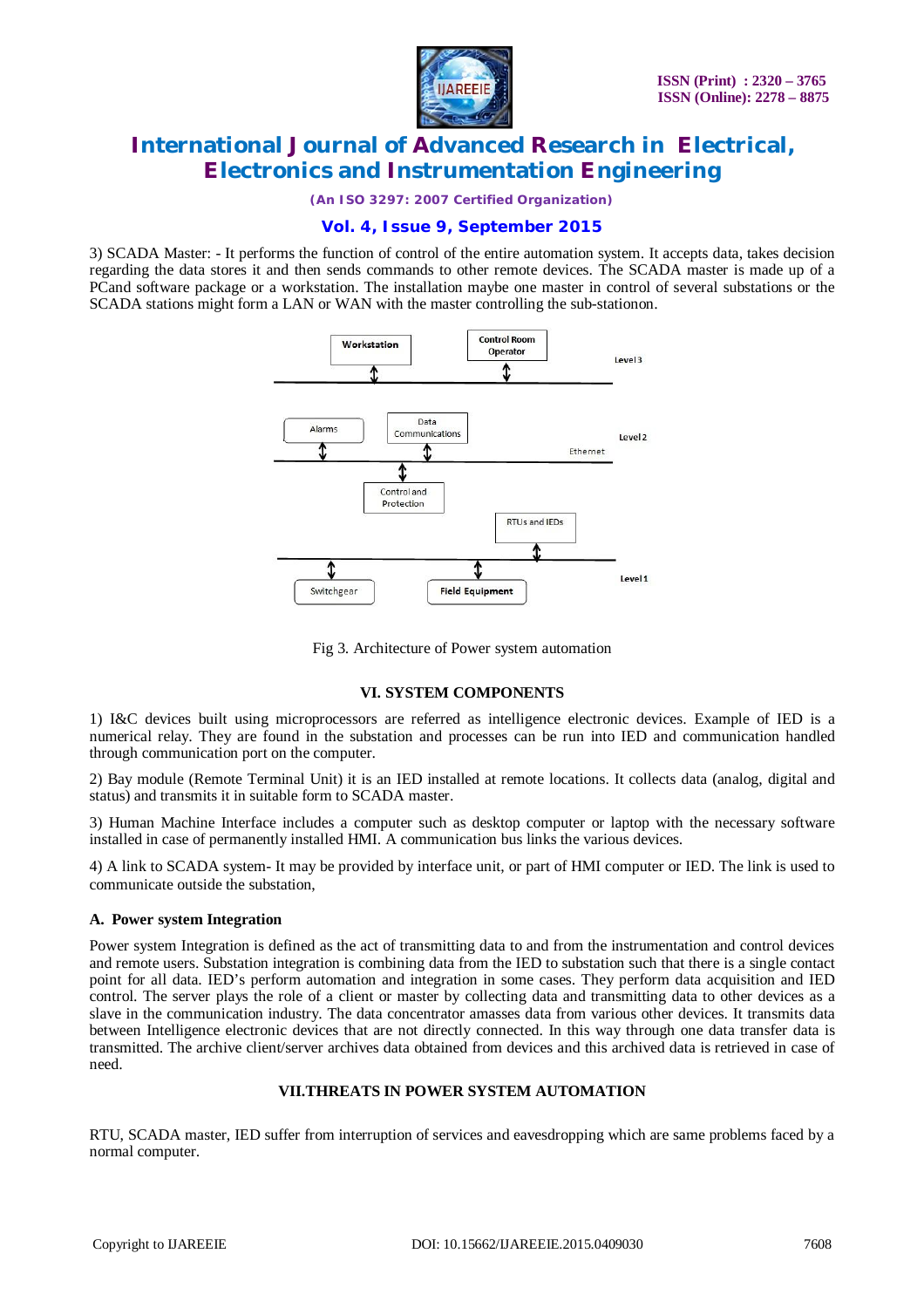

*(An ISO 3297: 2007 Certified Organization)*

## **Vol. 4, Issue 9, September 2015**

 Communication links again suffer from same problems faced by a computer such an interception of password and data. Information can be intercepted by unauthorized people. Similarly SCADA software suffers from attacks like intercepting, interruption and modification. The data must be encrypted to protect it from competition.

#### **A. Counter Measures**

The following measures are undertaken to eliminate threats.

- Equipment location- Since the equipment is located in remote locations they must be mounted or housed.
- Remote access- Password protection, encryption must be done for access to IED, RTU and relays.
- Human element: No unauthorized person must access the system without authentication or smart card access.

### **VIII. ADVANTAGES AND DISADVANTAGES OF AUTOMATION**

#### **A.** Advantages

- 1) Better quality of service and reduction in labor required
- 2) Reduced operating costs
- 3) Flexible payment options and less outage minutes
- 4) Improved access to information for customers and to take decisions
- 5) Portable and less maintenance costs
- **B.** Disadvantages
- 1) Absence of trained personnel
- 2) Large initial capital investments
- 3) Troubled Alarms

#### **C. Primary Applications**

1) Telemetry: - It measures the amount of energy which is consumed. Data which is gathered daily from the bays is sent to the energy provider's server. The data is coded and sent through GPS, GSM making ut available at remote locations.

2) Tele protection: - Digital connection between two or three different facilities is ensured so that certain protection facilities can be carried out which are dependent on data from more than one substation.

3)Equipment Supervision;- This performs equipment maintenance functions such as direct voltage batteries and transformers .Performance improvement and wear and tear is prevented by change of settings.

#### **IX. FUTURE SCOPE AND CONCLUSION**

The future substation automation system is expected to become like the one shown in the figure. The station bus will connect for the purpose of protection, control and monitoring the IED's to the station level device and the bay level unit will be connected by the process bus to the switchyard devices. Wiring will be eliminated and the binary signals will be transmitted via communication interface. Supervision and diagnosis of equipment will be popular, and maintenance methodologies will shift to cost efficient Predictive measures. The use of Ethernet will involve communications within substations and control room.